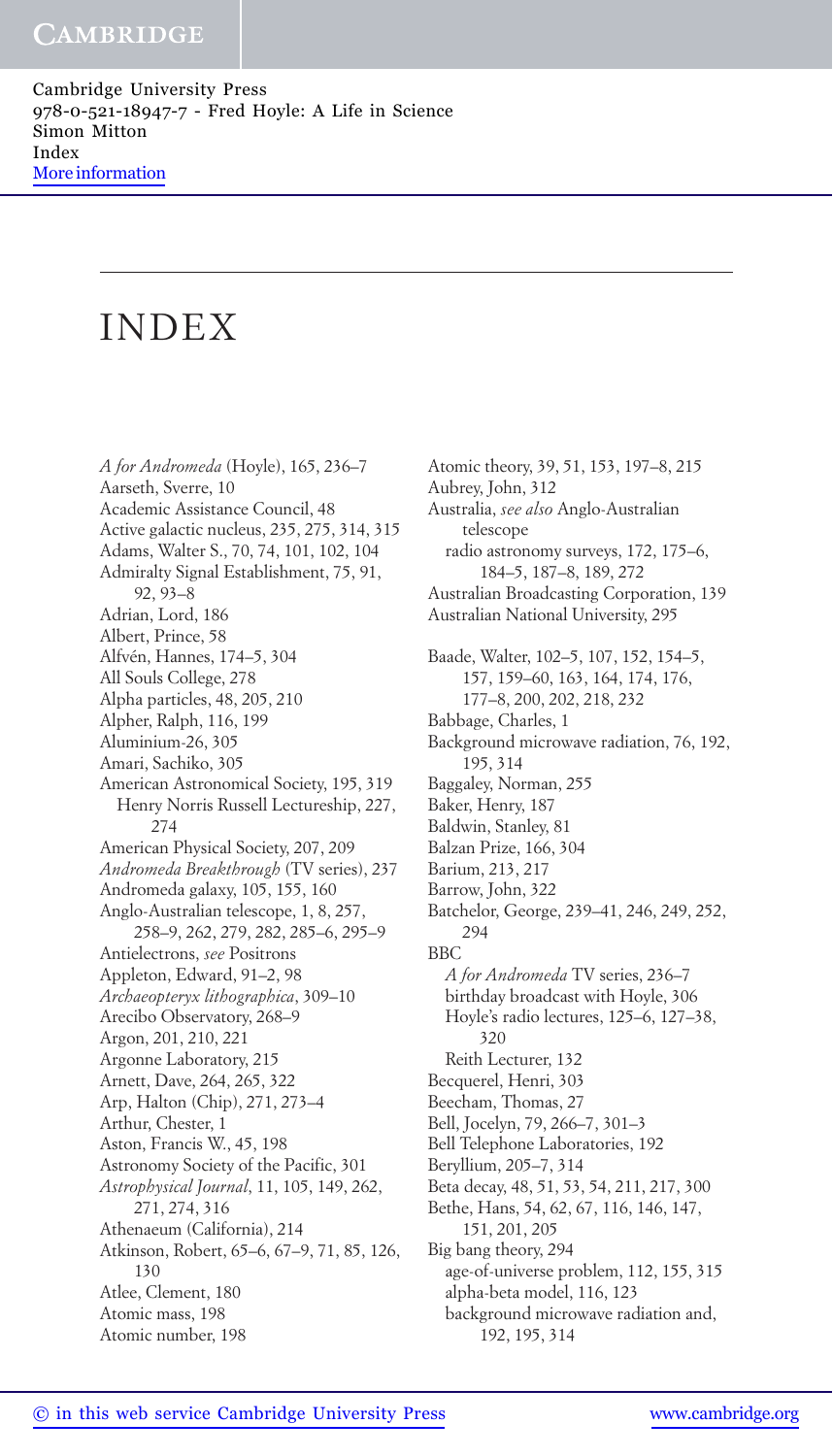## INDEX 355

as creation event, 112, 139 Eddington model, 40–1, 111, 112, 115, 117–18, 120 gravitational force and, 112, 195 inflationary scenario, 195 Lemaître model, 111, 139, 199 and nucleosynthesis, 116, 199–200, 219, 221 observational test of, 179, 190–1 philosophical weakness, 316 Bingley Grammar School, 25, 27, 29 Bismuth, 216 *Black Cloud*, 4, 165, 186, 235–6 Black holes, 235, 269–70, 275 Blake, William, 13 Blueshifts, 270 Bohr Institute, 209–10 Bolton, John, 233 Bondi, Christine Stockman, 114–15, 122, 154 Bondi, Hermann, 75–8, 80, 88, 92, 94–5, 96–7, 98–9, 107, 113–15, 116–21, 122–3, 139–40, 183, 184, 186, 188, 191, 258–9, 275, 276, 322 Born, Max, 125 Boron, 314 Boston University, 310 Bowen, Ira, 216 Bowen, Taffy, 297 Boyd, Robert, 260 Bradford Pals, 14 Brashear, John, 159 British Astronomical Association, 101 Bruce Medal, 301 Brück, Hermann, 260, 261 Brundrett, Fred, 81, 83 Bryanston School, 213 Burbidge, E. Margaret (née Peachey), 202–4, 205, 210, 212, 214, 215, 216, 222, 247, 251, 258, 259, 268, 273, 279, 288, 290, 295, 296, 297, 300, 314, 319, 322 Burbidge, Geoffrey, 195, 202–4, 205, 210, 212–13, 214, 215–16, 218, 222, 230, 247, 251, 258, 260, 284, 288, 297, 300, 314, 319–21, 322 Butterfield, Herbert, 132

Calcium, 199, 201, 203, 210 California Institute of Technology (Caltech), 8, 155, 157, 186, 191, 203–4, 205, 206, 212–13, 215, 216, 223, 224, 231, 232–3, 245, 262, 264, 266, 280, 284, 297, 300, 306 Californium, 218 Cambridge Philosophical Society, 66, 68 Cambridge University, *see also individual colleges* academic life, 32–3, 42–3, 44–5, 47, 49–50, 51–2, 162 administrative structure, 281–5 astronomy and astrophysics at, 60, 161–2, 165–6, 192–3, 197, 277–8 Backs, The 54 Boat Race, 43 Cavendish Laboratory, 4, 29, 45, 46, 49–50, 52, 54, 55, 61, 66, 68, 169, 173, 197, 198, 262, 266, 277, 281, 291 colleges and governance structure, 32–3, 53, 197 computers, 154, 165–6, 186, 228–9 Department of Applied Mathematics and Theoretical Physics (DAMTP), 238–41, 246, 262, 266, 277, 278, 284, 291 Hoyle Building, 306 mathematical laboratory, 154, 165 mathematical tripos, 35–6, 39, 42–3, 114, 249, 277 Maxwell lecture theatre, 49, 266 Mayhew Prize, 47–8 natural sciences tripos, 277 Nobel laureates, 34, 42, 45–6, 92, 170, 197, 198, 267 nuclear physics at, 26, 34, 45–7, 50–2, 55 Observatories, 1, 61, 143–4, 162, 176, 183, 244, 246, 251, 272, 278–80 Parker's Piece, 32 physics department, 11, 45–6, 49–50, 51–2, 54, 68, 79, 197, 198 Plumian Professor of Astronomy, 11, 187, 292 postwar conditions, 113–15 sports and athletics, 43–4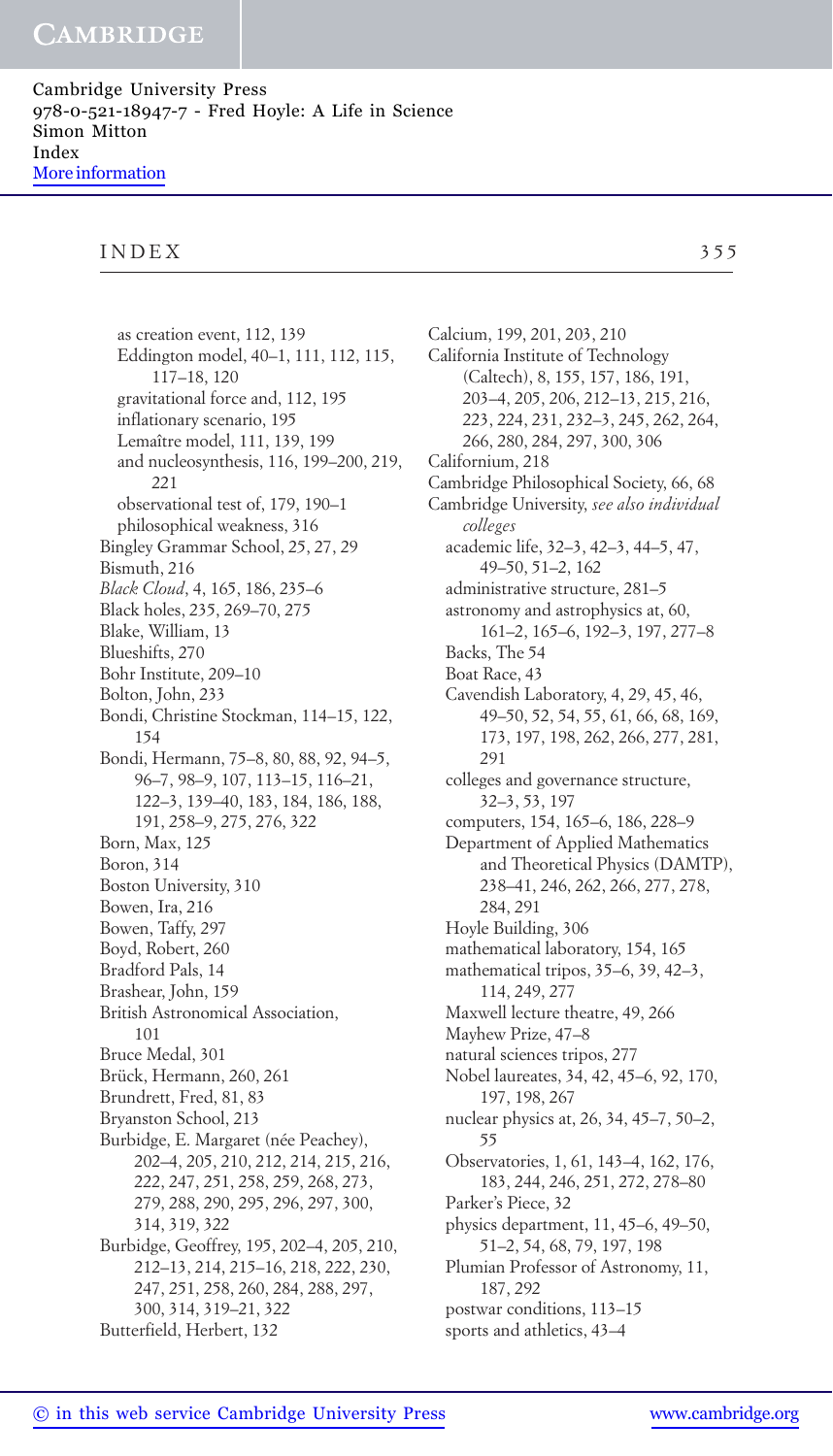Cambridge University Press 978-0-521-18947-7 - Fred Hoyle: A Life in Science Simon Mitton Index [More information](http://www.cambridge.org/9780521189477)

# 356 FRED HOYLE: A LIFE IN SCIENCE

Cambridge University – *cont.* traditions, 7–8, 44–5, 47, 162 Tyson Medal, 43 William (Bill) H. Gates Building for Computer Science, 11 Cambridge University Press, 195, 319–21 Cameron, Alastair, 211–13, 218, 220, 269 Canadian Broadcasting Corporation, 138 Cannon, Annie Jump, 73 Carbon, 12, 51, 164, 198, 200–1, 205, 206–9, 211–12, 215, 222, 265, 305 Carnegie Foundation, 213 Carnegie Institution of Washington, 274 Carruthers, George, 70 Cartwright, Mary, 244 Cassels, J. M., 260 Cassiopeia, radio source, 176, 177 Causality principle, 276 Cepheids, 151–2, 155 Cerro Tololo, Chile, telescope, 298 CH molecules, 70 Chadwick, James, 45, 198 Chalk River Laboratories, 211, 212, 218 Chandrasekhar, Subrahmanyan, 162–3, 212, 271, 304 Chandrasekhar limit, 162 Charles, Prince, 298–9 Chemical elements, *see also individual elements* abundance tables, 199, 200, 215–16 atomic mass, 198 atomic number, 198 isotopes, 45, 51, 198, 199, 201 meteorite data, 215 origin of, *see* Nucleosynthesis Periodic Table, 198 Prout's hypothesis, 198 stellar composition, 101, 123, 144–5, 147–8, 152–4, 160, 164, 199, 202–3, 212, 215–17 *Christian Science Monitor*, 138 Christie, Julie, 237, 238 Churchill, Winston, 89, 90, 94, 98 Churchill College, 251 Clayton, Don, 253, 263–5, 266, 300–1, 302–3, 304–5, 318 Cloud chamber, 45 Clow, Archie, 126, 127, 131

CN molecules, 70 Coales, John, 88 Cobalt-56, 228 Cobb, Henry Ives, 161 Cockroft, John, 34, 45, 58, 245, 251 Cold War, 192, 214–15 Comets, 78–9, 308–9 Committee for the Scientific Study of Air Defence, 82 Computers, 2, 11, 78, 109, 142, 146, 163 Atlas, 228–9 digital, 219 EDSAC, 165–6, 186 IBM 360/44, 253, 265, 272–3 IBM 704, 221 IBM 7090, 227–9, 275 Conservation of energy, 118 Conservation of mass, 119 Continental drift, 65 Cook, Dick, 255–7 Copernicus, Nicolaus, 4, 8, 190 Copleston, Frederick, 135 Cornell University, 54, 208, 268–9, 302, 306 Cosmic Background Explorer (COBE), 116, 195 Cosmology, *see also* Big bang theory; Steady-state theory; Universe action-at-a-distance theories, 275–6 brane, 140 computer simulations, 275 extra-large dimensions, 140 galactic distances and, 85, 111–12, 119, 120, 155 general theory of relativity and, 110, 115, 119, 120–1, 124, 139, 140 Hubble's law, 108–9 large-number coincidences, 112, 118 mathematical models, 110–11, 112 observational, 124, 155, 157–8, 179–80, 182–4, 187–8, 191, 315–16 radio frequency source counts and, 179–80, 181–4, 188, 190, 191, 194–5, 273 reviews of progress in, 115, 116–17 superstring, 140 Cottrell, Alan, 244 Coulomb, Charles de, 275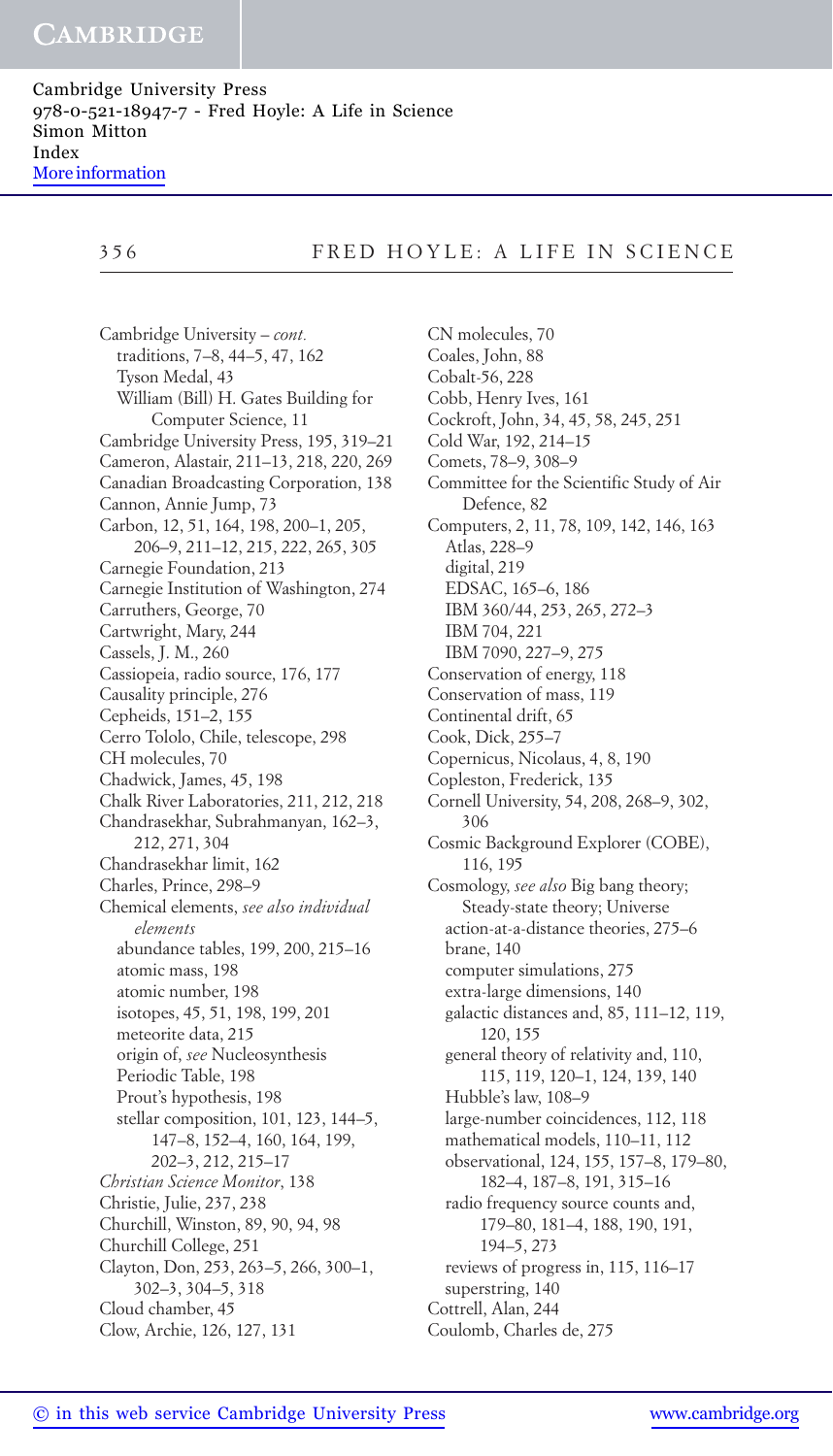#### INDEX 357

Cowling, Thomas, 151 Crab Nebula, 172, 176, 177, 201, 224–5, 269 Crafoord Prize, 304 Cruise missiles, 107 Cygnus A, 177–8, 187–8, 229–30 Dalgarno, Alex, 258 Dalton, John, 198 Dame schools, 19 Daniel, Glyn, 310 Dark energy, 196 Darlington, Cyril, 131–2 Darwin College, 266 Davidson, Kris, 79 Davies, Paul, 307 de Ferranti, Basil, 228, 229 de Sitter, Willem, 110–11, 115 Death rays, 82 Deer, Alec, 289 Degenerate matter, 114 Dee, Philip, 54 Del-Squared V Club, 50, 55–6, 203, 210 Deuterium, 221 Dewhirst, David, 176, 177, 183 Dicke, Robert, 192 *Different Approach to Cosmology, A* (Hoyle), 319–21 Dingle, Herbert, 130, 136–7, 140, 176–7 Dirac, Paul, 3, 36, 37, 39, 41, 42–3, 46, 48, 50, 55, 56, 58, 60, 61, 112, 118, 120, 147, 301 Dodd, K. N., 78 Domb, Cyril, 75, 90–1 Dominion Astrophysical Observatory, 74 Doppler effect, 128 Dunham, Theodore, 153 Earth age of, 26, 97, 109, 111, 321 ionosphere, 168 origin of, 8 Eddington, Arthur, 138, 291 confirmation of general relativity, 11, 37, 38, 40–1 conflicts and confrontations, 52, 61–2, 85, 162, 271 contributions, 115

cosmological theory, 40–1, 111, 112, 115, 117, 118, 120 death, 2, 107, 123, 254 honours and awards, 301 influence on Hoyle, 3–4, 11–12, 25, 27, 36, 39, 40, 67, 68, 143–4, 151, 198 large-number coincidences, 112, 118 lecturing style, 42–3, 73 as mathematician, 36 nucleosynthesis speculations, 198, 211 Plumian Professor of Astronomy, 11, 144 RAS theory papers, 73–4, 110 scientific approach, 151 stellar evolution and structure contributions, 25–6, 40–1, 61–2, 66, 68, 70, 73, 143, 144, 146, 147–8, 152, 153, 211 Edmonson, Frank, 138 Edward VII, 124 Efstathiou, George, 322 Eidgenössische Technische Hochschule, 122 Einstein, Albert, 4, 26, 37–9, 41, 110, 111, 115, 117, 139, 144, 158, 213, 276 Einstein, Elsa, 158 *Einstein X-ray Observatory*, 80 Eldwick school, 23 Electromagnetic theory, 34, 37 Electronics industry, 2 Electrons, 56 beta decay, 48, 51 discovery, 34, 45, 198 shell model, 215 Eliot, T. S., 227 Elizabeth II, 285 Elliot, John, 236, 237 Emmanuel College, 28, 29, 31–2, 33–4, 36, 58, 92, 143 European Space Research Organisation, 259 Evolution of life, 8, 308–9, 310 Ewen, Harold, 67 *Expanding Universe, The* (Eddington), 40, 111–12 Extraterrestrial life, 131–2

Faulkner, John, 228–9, 247, 249–54, 258, 266, 278, 321, 322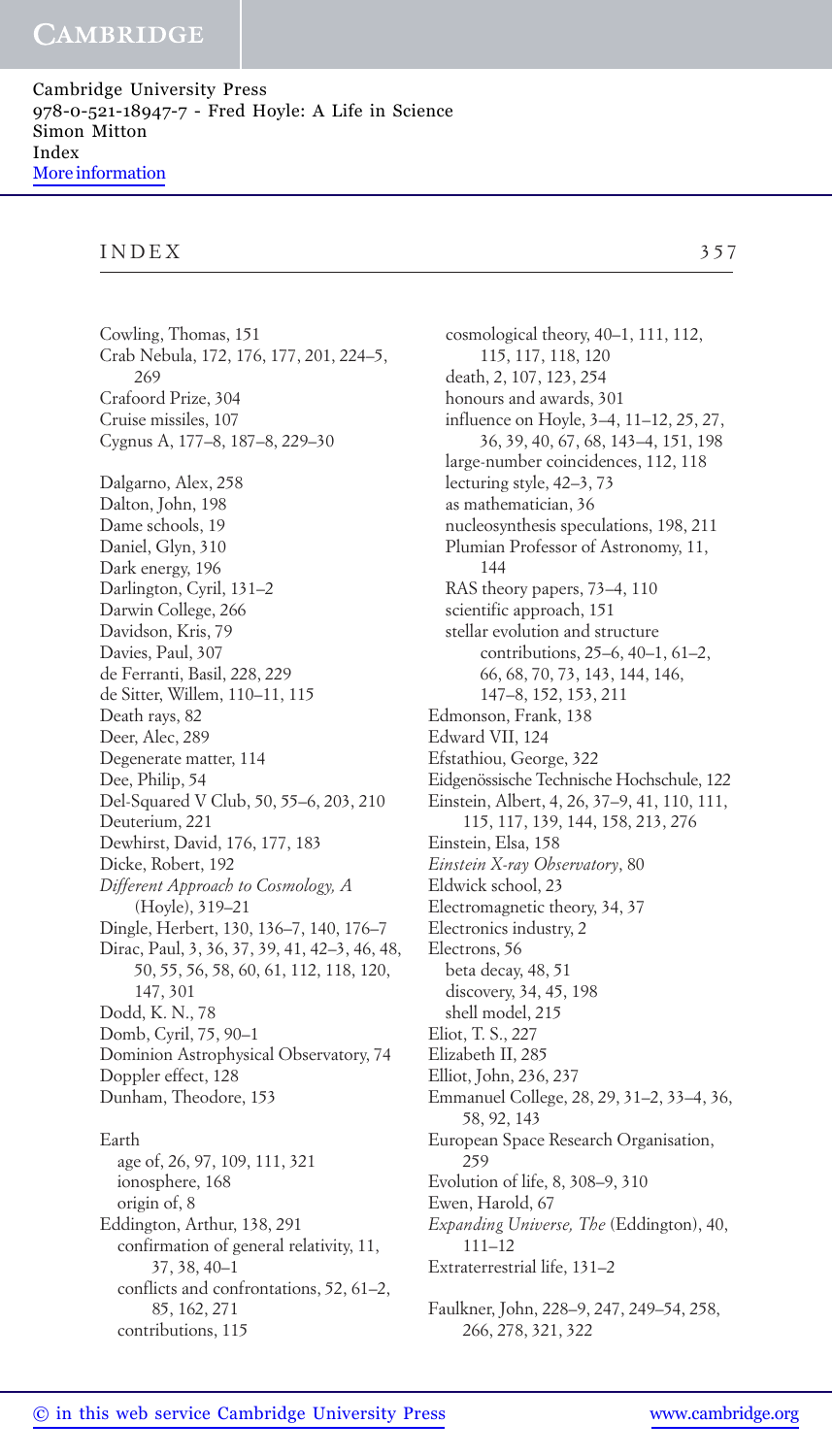Cambridge University Press 978-0-521-18947-7 - Fred Hoyle: A Life in Science Simon Mitton Index [More information](http://www.cambridge.org/9780521189477)

Fermi, Enrico, 48, 53, 162, 163, 199 Feynman, Richard, 204 Field theory, 118–19, 276 Fisher, Geoffrey, 135–6 Flowers, Brian, 288 Fowler, Adrianne, 220 Fowler, Ralph, 46, 50, 53 Fowler, Willy, 203–4, 205, 206, 207–8, 209–10, 212–13, 214, 215, 216, 217, 219–20, 222, 224, 225–8, 229, 230, 231, 232, 235, 236, 247, 249, 251, 252, 262, 263–70, 288, 291–2, 300, 304, 306 Fraser, Malcolm, 295–6 Friedmann, Alexander, 111 Frisch, Otto, 201 'Frontiers of Astronomy' conference 305 *Frontiers of Astronomy* (Hoyle), 181–2, 307 *Frozen Planet of Azuron* (Hoyle), 313 Galaxies, 161 active central nuclei, 235, 275, 314, 315 colliding, 178 distances of, 151–2, 155, 160, 178 disturbed, 178, 270 elliptical, 105 energy measurements, 229–30 evolution of, 70, 193 quasars close to, 270–2, 274, 314 radio, 178, 191, 193, 194, 229–30, 271 recission velocities, 161, 234 Gamma Geminorum, 203 Gamma rays, 48, 54, 300 Gamow, George, 116, 123, 129, 139, 144, 147, 192, 199–200 Gandhi, Indira, 306 Garstang, Roy, 114 Gauss, Carl Friedrich, 276 George VI, 94, 168 George Washington University, 116 Germany in World War II, 57, 59, 201 Giles, Peter, 29, 33 Giotto spacecraft, 79 Girton College, 58, 244 Globular clusters, 80, 105, 155 Goeppert-Mayer, Maria, 214

Gold, Thomas, 75–6, 94–5, 96–7, 107, 113, 115, 116, 117–21, 124–5, 134, 139–40, 173–5, 177, 178–9, 180, 184, 185, 186, 188, 189, 194, 232, 268–9, 302 Goldsmiths' Company, 53 Goldstein, Sydney, 136 Gonville and Caius College, 203 Gravitational force attraction of neutron stars, 269 and big bang theory, 112, 195 collapse of massive and supermassive stars, 225–6, 231 and quasi-steady-state theory, 315 Great Britain, *see* United Kingdom Greenstein, Jesse, 232–3, 234 Gribbin, John, 268 Guth, Alan, 195–6 Hahn, Otto, 57 Hailsham, Lord, 228 Hainebach, Kem, 264 Hale, George Ellery, 158, 213–14 Hall, P., 283 Halley's comet, 79 Hampshire, Susan, 238 Hanbury Brown, Robert, 232–3, 297 Harvard College Observatory, 73, 106, 152 Harvard University, 67 Haselgrove, Brian, 165, 166 Hawking, Stephen, 238, 240, 275, 278, 291, 307 Hawkins, Gerald, 310–12 Hazard, Cyril, 10, 233–4, 235, 271–2, 273, 274 HD46407, 216 Heisenberg, Werner, 40, 47 Helium, 153, 154, 198, 199, 200, 201, 204, 205, 206–7, 211, 212, 215, 219, 221, 222, 314 Herman, Robert, 116 Herschel, William, 1, 72 Herstmonceux Castle, 130, 288 conferences, 193–4, 226–7 Hertzsprung–Russell diagram, 101 Hewish, Antony, 188, 266–8, 301, 302–3 Hey, James, 169 Hill, Alan, 180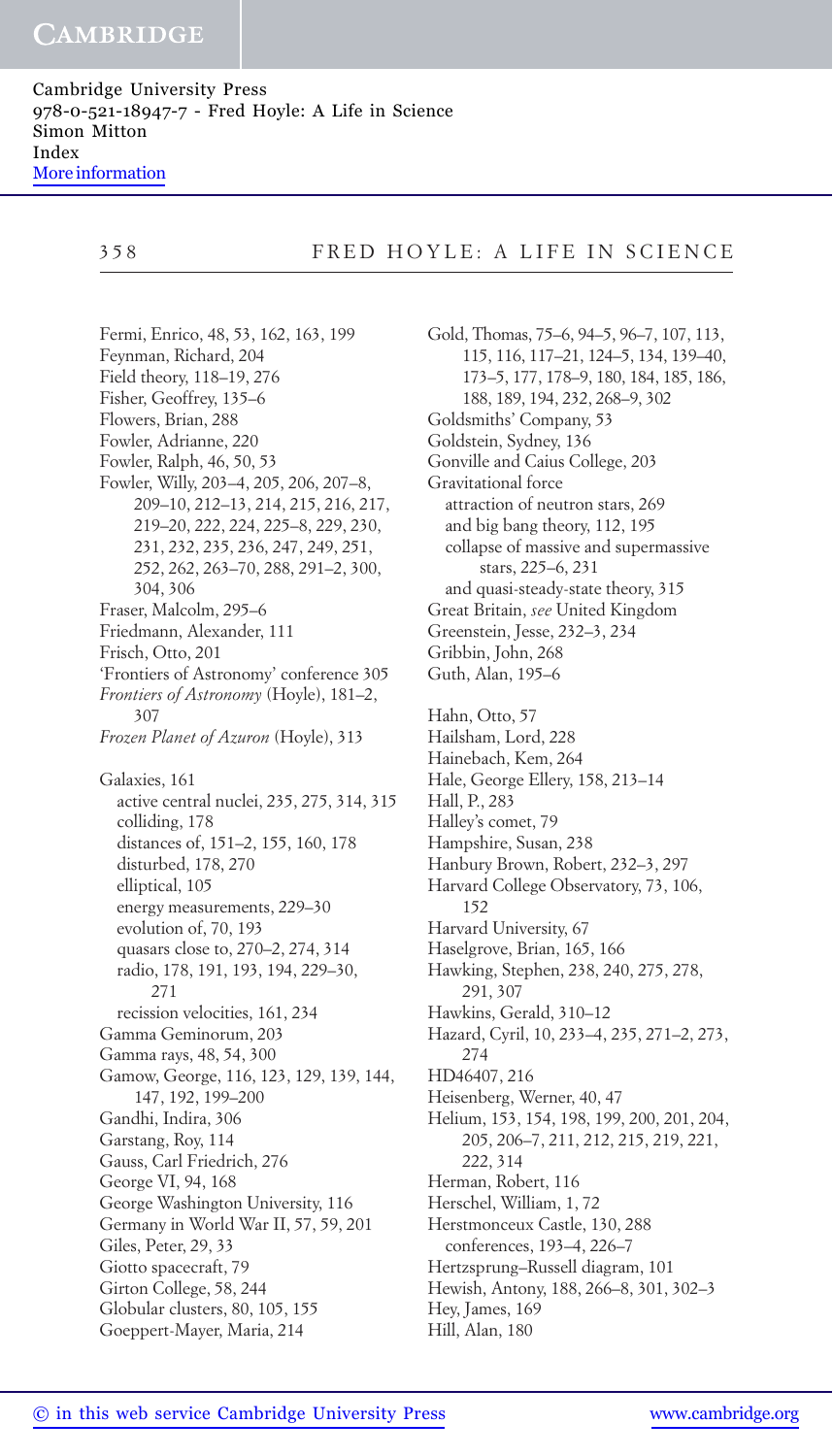#### INDEX 359

Hitler, Adolf, 48, 57, 59, 81, 84, 93, 107 HMS *Achilles*, 83 HMS *Ajax*, 83 HMS *Exeter*, 83 HMS *Illustrious*, 86 Hodge, William V. D., 244, 285 Holme, Christopher, 131 Holmes, Arthur, 109 Hosie, Jim, 257–8, 259, 260, 272, 279–80, 285, 286, 288, 290, 295, 296, 297 Howard, Mike, 264 Hoyle, Barbara (née Clark, wife), 12, 57–9, 70, 72–3, 76, 89, 95–6, 100, 106, 113, 151, 186–7, 189, 191, 213, 220, 223, 224, 239, 244, 248, 249–50, 251, 254, 286, 287–8, 289, 291, 293, 299, 301, 313, 317 Hoyle, Ben (father), 12, 14, 15, 17,18–19, 20, 22, 23, 24, 31 Hoyle, Elizabeth (daughter), 100, 106, 125, 191, 213, 318 Hoyle, Fred academic performance, 21, 25, 26–30, 35–7, 47–8, 52–3 accidents and injuries, 301, 316–18 accretion model, 62–80, 84, 85, 97, 101, 107, 142, 147, 150, 304–5 achievements, 7–8, 12, 106–7, 153–4, 210, 257, 320–3 acknowledgement of colleagues' work, 151, 167, 181 and Anglo-Australian telescope, 8, 257, 258–9, 262, 279, 282, 285–6, 289–90, 294, 295–9, 313 archaeological controversies, 309–12 as ASE Witley director of Section XRC8, 93–8, 113 astrobiology theories, 308–9, 323 BBC broadcasts, 3, 9, 12, 125–6, 127–37, 172, 236–8, 249, 320 beta decay research, 51, 53, 54, 181 in Bournemouth, 314 and British astronomy, 24, 27, 60, 61, 257, 264, 265, 289–91, 299 and bureaucracies, 8–9, 17, 94–5, 228–9, 281–5, 289–90 at CalTech, 8, 155, 157, 186–7, 191–2, 204, 207–9, 213–14, 216–18, 219,

300 Cardiff professorship, 332 celebratory conferences, 305–6, 322–3 chemistry interests and experiments, 24–5, 26–7 childhood in Gilstead, 12, 13–14, 15–16, 17–18, 19, 21–25, 112, 167–8, 316 Clarkson Close home, 12, 186, 191, 223, 239, 289 Cockley Moor home, 300, 307, 313 and computers, 165–6, 186, 227, 228–9 conflicts and controversies, 2, 5, 54, 65–6, 75, 80, 85, 123–5, 129–31, 134–41, 167, 168–9, 171–2, 173–5, 180, 184–5, 189–91, 192–3, 229, 239–41, 243–5, 247–8, 254, 260–1, 273, 274, 286–91, 294, 301–4 cosmological theories, 8, 12, 107, 108, 109, 112–13, 115, 117–22, 124–5, 127, 130, 133–41, 142, 157, 179–80, 181–2, 184–6, 188, 189, 191–6, 197, 274–6, 294–5, 306–7, 314–6, 318–22 critics and enemies, 124–5, 128, 130, 135–8, 140–1, 150, 163–4, 248, 260, 283–4 death, 321–2 Del-Squared V Club membership, 55–6 as Emmanuel College undergraduate, 31–2, 33–7, 39–44 on extraterrestrial life, 131–2, 133–4, 308–9 fame and glory, 3–4, 9, 108, 132–3, 154, 173, 197, 238, 306 friends and collaborators, 10, 41–2, 53, 56, 60–1, 70–6, 113, 115, 158–9, 204–5, 210, 214, 219–20, 223–4, 242, 244, 250, 275, 305, 307–9, 314 government committees, 231–2, 241–2, 257–62, 267 gravitational contributions, 8, 225–6, 231, 307 at Harvard College Observatory, 106 hiking and climbing experiences, 41–2, 44–5, 47, 53, 58, 255–7, 264–5, 300, 311, 316–18

223, 224, 245, 262, 264, 273, 295,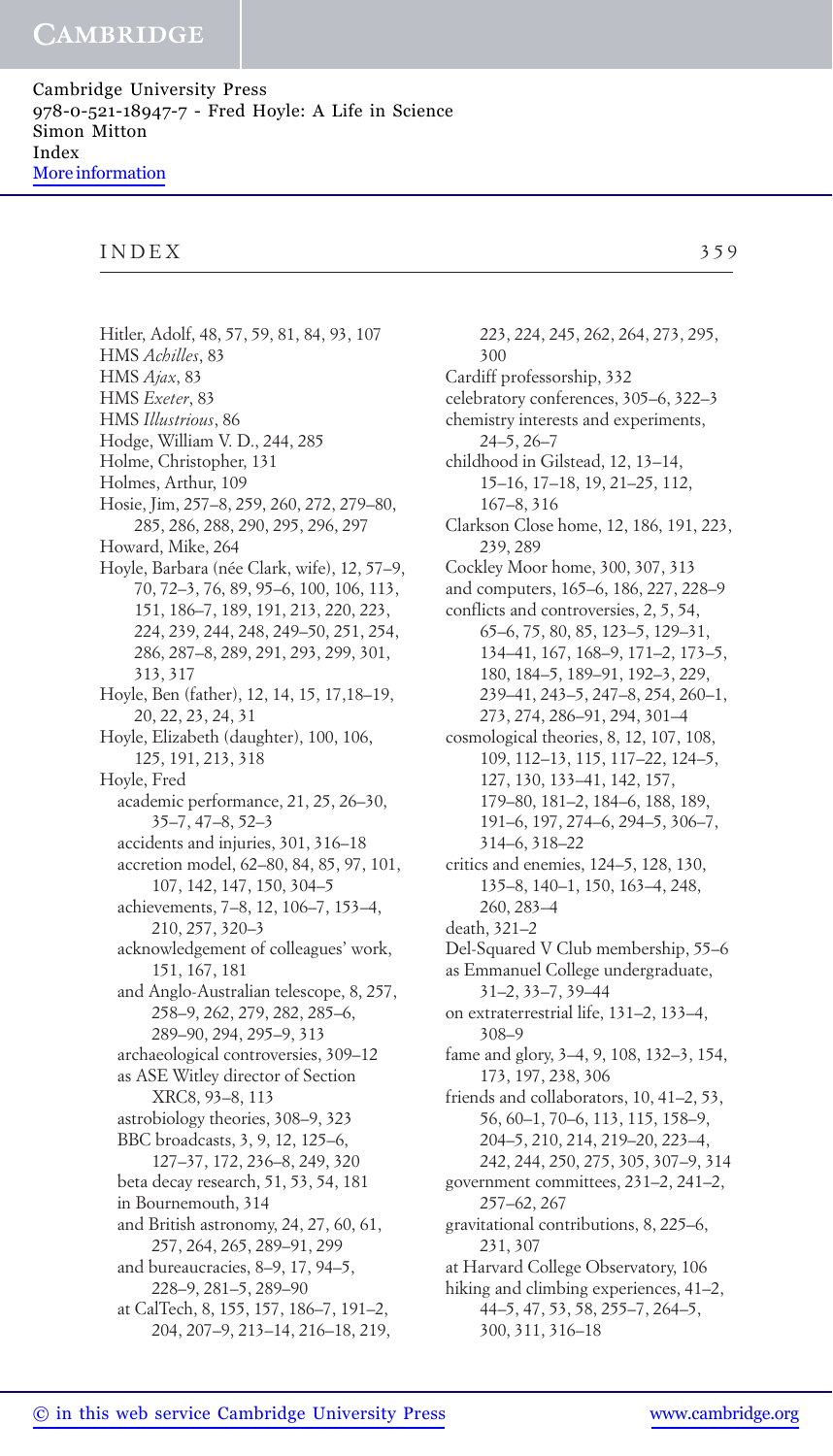# 360 FRED HOYLE: A LIFE IN SCIENCE

Hoyle, Fred – *cont.* hobbies and interests, 10, 15, 26–7, 28, 43–4 honours and awards, 43, 47–8, 53, 166, 274, 285, 301, 304, 306 at IAU meetings, 122–3, 154–5, 220 ice age theory, 63–5, 66, 181, 313 impact on British astronomy, 2, 5, 80 and Institute of Astronomy directorship, 7, 9, 286–7 and IoTA, 4, 43, 143, 222, 242–9, 251–4, 257, 262–4, 266, 272–3, 277–87, 306 knighthood, 285 lecture style and popularity, 128, 131, 151, 154, 157, 159, 162, 163, 180, 191–2, 204, 207, 249, 291 lecturer in mathematics, 107, 114, 123, 126, 127, 166, 180, 205, 219–20 at Lowell Observatory, 159–61 management style, 249–51, 262–3, 266 Manchester professorship, 291 marriage and family life, 12, 58–9, 60, 70, 72–3, 76, 95–6, 100, 106, 113, 125, 223–4, 239, 244, 291, 299–300 mathematical aptitude and studies, 15–16, 18, 21, 25, 26–7, 33–5, 36–7, 40–1, 42–3, 55, 96, 97, 147, 171, 318 mentors and teachers, 3–4, 11–12, 19, 25, 27–30, 33–4, 36, 39, 40–1, 42–3, 46–7, 53, 55, 60–1, 143–4, 151 at Mount Wilson Observatory, 101–5, 204 Nobel controversy, 301–4 nuclear physics, 34, 51–2, 53, 54, 57, 106, 108, 147, 199–201, 203–4, 217–18 and nuclear weapons, 57, 106 nucleosynthesis contributions, 152, 154, 197, 200–2, 204–5, 207–13, 214–15, 216–18, 219, 220, 224–5, 227–8, 263–4, 300, 305 panspermia theory, 308–9, 323 personal characteristics, 3, 9–10, 17, 44–5, 53–4, 75, 80, 98, 104, 113, 150–1, 225, 247–8, 250–1 planetary accretion theory, 70–1, 304–5 Plumian professorship, 144, 187, 220, 239, 241, 287

policy making role, 2–3, 8, 180–1, 231–2, 238–42, 257–62 at Portsmouth Signal School/Nutbourne, 70, 74–5, 81, 82–4, 85, 87–8, 89–91, 92–3, 94, 112 postdoctoral research, 60–8 at Princeton University, 101, 155, 163 quasar controversy, 235, 270–4, 285, 314 radar research, 70, 75–6, 81, 82–3, 86–8, 90–1, 92, 93–100, 107, 323 and radio astronomy, 157, 173–4, 175–6, 178–80, 184–5, 188–9, 229–30, 231–3, 234–5, 258 religious views, 134–6, 138, 139 as research student, 46–7, 48, 49–50, 51–5, 60 resignation from Cambridge, 4, 7, 9–12, 244–5, 255, 286–91, 293–4, 299, 306 at Rice University, 300–1 and Royal Astronomical Society, 8, 65–6, 67–9, 70–5, 101, 123, 126–7, 140–1, 143–4, 150–1, 186, 286, 294 and Royal Society, 8, 186, 301, 306 scholarships and fellowships, 25, 27, 28, 29–30, 47, 53, 57–8, 107, 113 schooling, 19–20, 21–3, 25–8, 112 as science fiction and popular science writer, 3–4, 9, 165, 180–2, 186, 223–4, 235–8, 307–8, 309, 312–13, 321 scientific approach, 2, 67, 69–70, 71–2, 76, 80, 97, 121–2, 127, 151, 163, 164, 174–5, 306–7 solar system origin, 10, 147, 304–5 in Soviet Union, 220–1 stellar structure and evolution contributions, 61–6, 142, 144–5, 146–7, 151–3, 157, 160, 162, 163–5, 166, 181, 204, 207, 212, 224, 225, 226–7, 230–1, 234–5 Stonehenge theory, 8, 300–1, 310–12 student interaction with, 10, 114–15, 123, 133, 154, 165, 166, 167, 224, 228–9, 238, 249–51, 268, 275, 305 technical papers, 7–8, 9, 53, 54, 64–6,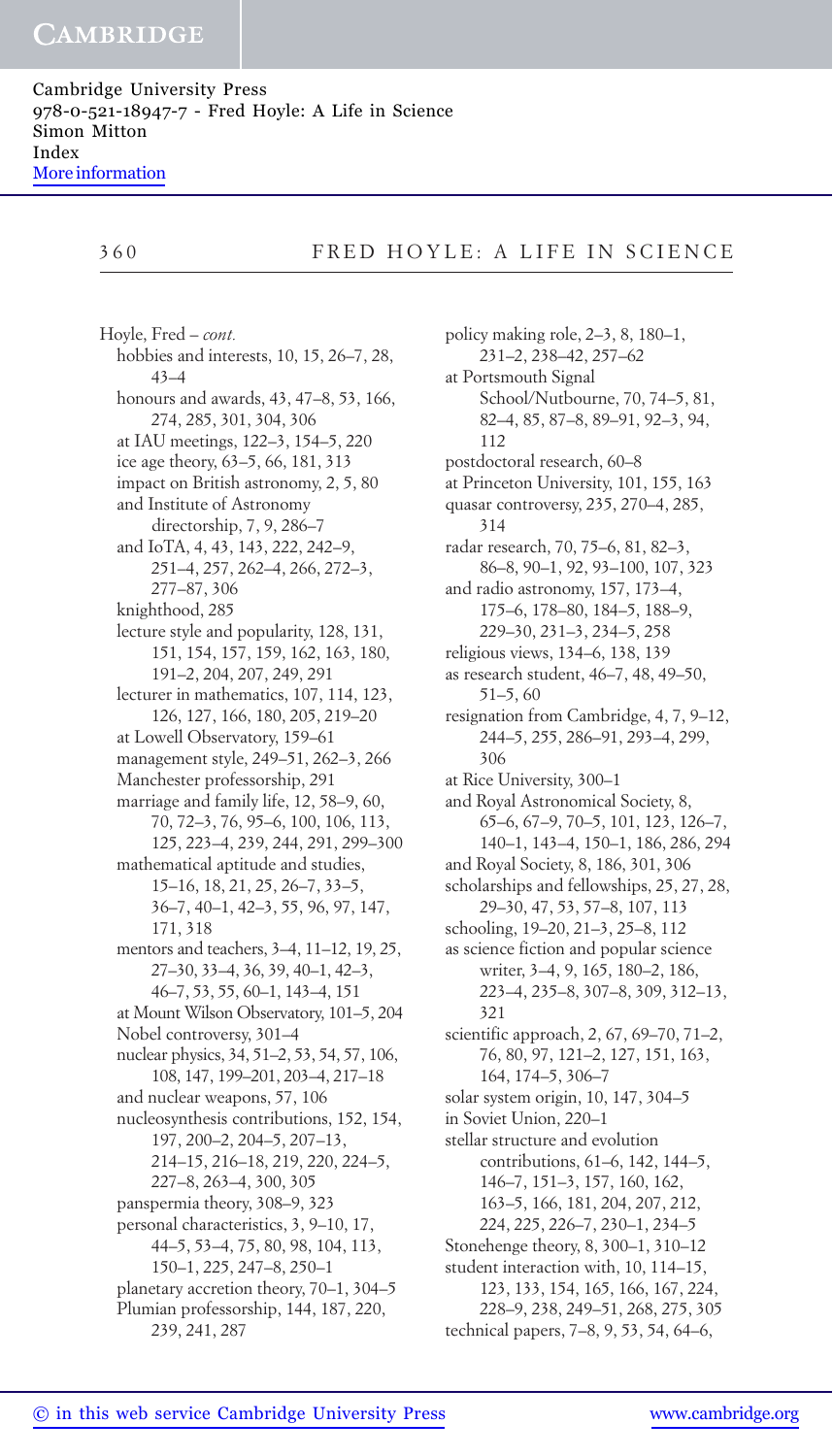## INDEX 361

67–9, 102, 110, 121, 127, 150–1, 154, 164, 167, 204, 209, 210, 214, 218–19, 227–8, 274, 307 television series, 235–8 theoretical physics, 26–7, 34, 36, 37–8, 39, 40, 41, 45–6, 48, 53, 108, 109 at University of California, Berkeley, 159 and university politics, 238–41, 244–5, 247–8, 253–4, 255 US cross-country trip, 155–7, 159–61, 162–3 at US naval research conference, 99–101 at Vatican conferences, 164, 219–20 work methods, 142, 143, 171–2, 201 World War II experiences, 57, 68, 70–1, 75–6, 81–2, 83, 84, 86–7, 95–7, 99–100, 107 at Yerkes Observatory, 161–2 Hoyle, Geoffrey (son), 76, 95, 100, 106, 191, 213, 246, 312, 313, 317–18 Hoyle, George, 12 Hoyle, Joan (sister), 18, 20, 24, 25, 31, 316, 317 Hoyle, Mabel (née Pickard, mother), 12–14, 15, 16, 18, 19, 20, 22, 23, 24, 31 Hoyle–Schwartzschild model, 163–4, 165 Hubble, Edwin, 40, 101, 104, 108, 112–13, 115, 117, 120, 123, 155, 157, 158–9, 160, 161, 179 Hubble, Grace, 157–9 Hubble's law, 118–19, 229, 273 Humason, M., 160 Huntington Library and Art Gallery (USA), 158 Huntington, Henry, 158 Huygens, Christiaan, 39 Hydrogen abundance in universe, 154 in continuous creation model, 119 in interstellar space, 67, 69–70, 71–2, 153 Prout's hypothesis, 198 in stars, 146–7, 153–4 Ice ages, 63, 64, 66 Imperial College London, 41

Indiana University, 138 Industrial Revolution, 13 *Inferno, The* (Hoyle), 312 Infrared astronomy, 258 Institute of Astronomy, 150 astrophysics chair, 281–5 celebratory conference, 322 creation, 7, 279–86 director, 286–90 funding, 281, 286, 290, 291 instrument development goal, 280–1, 282 Observatories merger, 278–80, 281, 287, 291 Institute for Scientific Information, 214 Institute of Theoretical Astronomy (IoTA), 4, 43, 143 conferences, 252, 262 constitutional and management issues, 246–8, 277–9 construction, 248, 251 design and location, 245–6, 148, 278 directorship, 7, 252–3 equipment and facilities, 10–11, 248, 253, 262, 265, 272–3, 279 funding and approval, 242–4, 246–8, 277, 278, 281, 285, 286 manager, 248–9, 253–4 motivation for, 222 nucleosynthesis research agenda, 263–4, 265 opposition to, 277 staffing and salaries, 246–7, 249, 251–3, 254, 262–3, 278 visitor programme, 10–11, 251, 252–3, 262, 264 International Astronomical Union (IAU), 40, 122–3, 154–5, 178, 220 Interstellar matter bacteria in, 308–9 collapsing clouds, 227 and comets, 78–9 drag on stars, 77 in globular clusters, 80 invisible, 315 molecular gas, 69–70, 71, 74, 77, 80 origin of, 152 stardust from novas, 304–5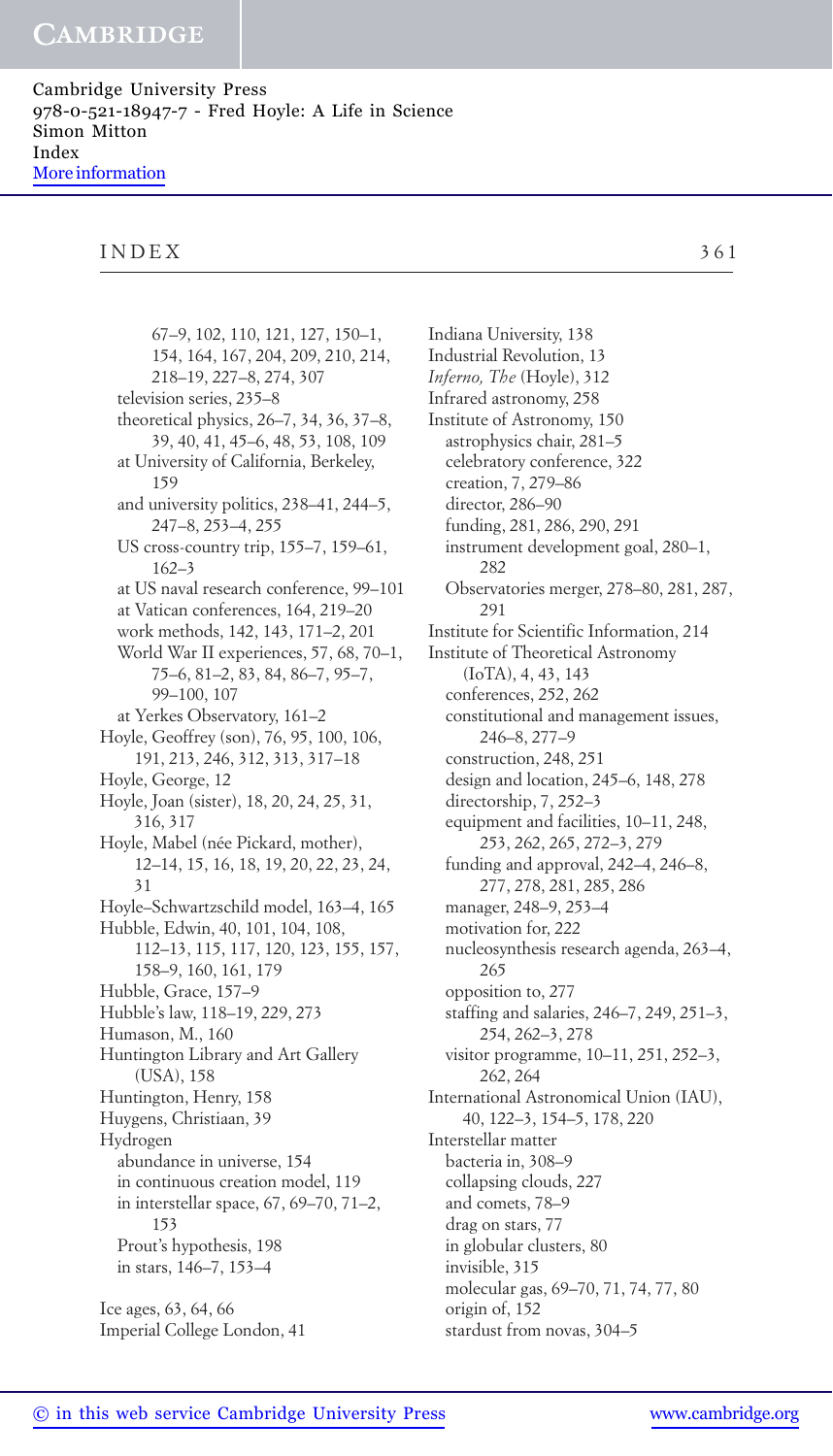Cambridge University Press 978-0-521-18947-7 - Fred Hoyle: A Life in Science Simon Mitton Index [More information](http://www.cambridge.org/9780521189477)

# 362 FRED HOYLE: A LIFE IN SCIENCE

Interstellar matter – *cont.* stellar accretion theory, 62–4, 66, 67, 69–72, 77–78, 160 thermodynamics, 69, 71, 77 Iron, 116, 146–7, 153, 154, 199, 200, 201, 202, 204, 210–11, 212, 215, 217–18, 219, 225–6, 227–8, 269 Isaac Newton Telescope, 258, 260, 278 Isotopes, 45, 51, 198 Jeans, James, 25, 27, 39, 112, 118, 123, 138, 301 Jeffreys, Harold, 65, 110, 186 Jodrell Bank radio telescope, 232, 233, 235, 242, 258, 268, 288, 291 Johnson, Harold, 159–60 Johnson, Martin, 136 Joliot-Curie, Frédéric and Irène, 57 Jupiter, 71 Kapitza, Peter, 49, 50 Kapitza Club, 50, 171, 175 Kellogg Radiation Laboratory, 157, 203, 204, 205, 207, 208–9, 213, 215, 266 Kendrew, John, 166 King Edward's School, Witley, 93–4 King's College, Cambridge, 45 Kitchener, Lord, 14 Kitt Peak telescope, 258–9 KMS *Admiral Graf Spee*, 83 Korean War, 136, 170 Kurchatov, Igor, 220–1 Lake District Fell and Rock Climbing Club, 255 Laslett, Peter, 127, 130, 131, 132, 135, 136 Lauritsen, Charlie, 207–8 Lauritsen, Tommy, 207–8 Lead, 203 Leeds–Liverpool Canal, 13, 21 Leeds University, 28 Leicester Astronomical Society, 4 Lemaître, Georges, 111, 115, 139, 199, 220 Lick Observatory, California, 158, 273, 278, 280, 297, 321 Lieb, Earl, 158

Light gravitational effect, 38 wave-particle duality, 39 Lindblad, Bertil, 122 Lithium, 222, 314 Longair, Malcolm, 192, 196, 322 Lovell, Bernard, 136, 175, 232, 260, 267, 283, 288–9, 291, 321 Lowell Observatory, 156, 159, 161 Lowell, Percival, 159 Lowry, L. S., 13 Lynden-Bell, Donald, 235, 284–5, 286, 287, 288, 290, 291 Lythe Hill House, 93 Lyttleton, Maeve, 85 Lyttleton, Ray accomplishments, 10, 289 accretion theory, 62–7, 68–9, 70–2, 75, 76–9, 97, 147, 304 comet theory, 78–9 conflicts with colleagues, 65–6, 74, 283 and Greek and Latin qualifications of undergraduates, 243 friendship and collaboration with Hoyle, 56, 61, 76, 81, 84–5, 135, 154, 173, 174, 243–4 and Institute of Theoretical Astronomy, 243, 252, 281, 290, 291 and lecturing, 56, 150–1 mathematical aptitude, 76, 147 personal characteristics, 150, 173, 194 publication disputes, 10, 65–6, 68, 70, 71, 74, 110, 148–50 solar system origin, 56, 147 stellar structure and evolution, 62–3, 75, 146, 147–9 M31 galaxy, 105, 155, 160 M32 galaxy, 105 M87 galaxy, 176, 177, 234 McCrea, William, 78, 115, 122, 140, 153, 182 McDonald Observatory, Texas, 202 McGill University, 301 McKellar, A., 74 McVittie, George, 115, 116, 174 Machine Gun Corps, 14–15, 16 Mackey, M. B., 233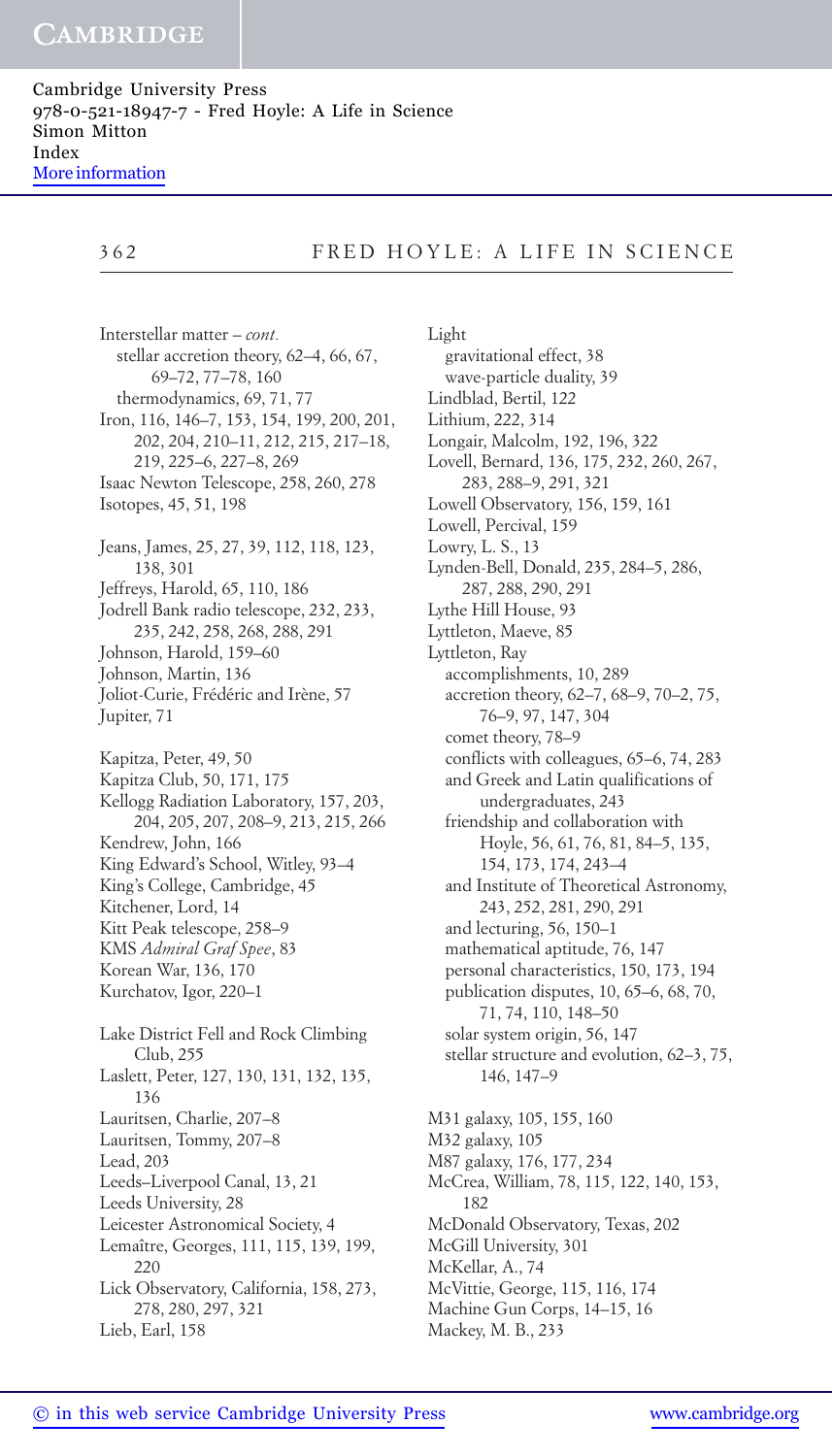#### INDEX 363

Maddox, John, 269, 306, 322 Magnesium, 203, 210 Magnetron, 76, 97 Manhattan Project, 220 Mars, 131, 159, 161 Martin, E. G., 129–30 Massachusetts Institute of Technology, 100, 208 Massie, Harrie, 284–5 Massive stars, 61–3, 69–70, 147–8, 172, 200–1, 208, 210–11, 215, 217–18, 225–6, 227, 229, 267 *Mathematical Theory of Relativity* (Eddington), 40–1 Mattauch, Josef, 201 Matthews, Tom, 233 Maxwell, James Clerk, 34, 37, 276 Mayhew Prize, 47 Mendeleyev, Dmitri, 198 Mercury (planet), 38 Mercury-196, 219 Merrill, Paul, 212, 213, 215 Messier, Charles, 188 Mestel, Leon, 78, 154, 163, 166, 240, 241, 251, 278 Meteor Crater, Arizona, 155–6 Meteorites, 305 Michelson interferometer, 170 Milky Way Galaxy, 80, 85, 108, 221, 224–6, 270–1 Millikan, Robert, 213–14 Milne, Edward A., 115, 120, 124–5, 151, 162 Minkowiki, Rudolph, 177, 178, 224 Mitton, Jacqueline, 158 Mitton, Lavinia, 158 Moore-Brabazon, John, Lord Brabazon of Tara, 137–8 Mornington Street School, Bingley, 22 Morrison, W. L., 297 Motor Machine Gun Service, 14 Mott, Nevill, 42, 283 Mount Stromlo Observatory, Canberra, 295 Mount Wilson Observatory, California, 1, 40, 70, 74, 101, 102–4, 109, 153, 157, 158, 176, 177, 204, 212, 213, 216, 218, 232–3, 271–2, 278, 280 Mullard Radio Astronomy Observatory, 189 Munro, Hugh, 256

Narlikar, Jayant, 191, 195, 232, 249, 251, 275, 276, 307, 314, 319, 322 NASA, 116, 156 National Academy of Science, 306 National Committee for Astronomy, 242–3 Natural History Museum, 309–10 *Nature* (journal), 119, 231 *Nature of the Universe* (Hoyle), 132–3, 136–7, 138–9, 154, 180, 236, 249 Nautical Almanac Office, 83 Nebulas, *see* Galaxies Neon-20, 201, 210, 212 Neutrinos, 50, 144, 227–8 Neutron stars, 79–80, 267–9 Neutrons, 45, 51, 119, 198, 206, 211–13 *New Yorker*, 138 Newton, Isaac, 4, 72, 110, 250, 275 Newtonian mechanics, 37, 38, 269 NGC 205 galaxy, 105 NGC 5128, 172, 271 NGC 7603, 274 Nickel-56, 227–8 Nitrogen, 198, 199, 200, 205, 208, 209, 212, 222, 305 Nobel Foundation, 301–2, 303 Nobel laureates, 34, 42, 46, 92, 125, 162, 192, 198, 210, 215, 242, 267, 301, 304 Northern Hemisphere Review Committee, 259–60 Novas, 104, 152, 300, 304–5 Noyes, Arthur, 213 Nuclear cosmochemistry, 221 Nuclear energy, 215 Nuclear forces, 51, 211 Nuclear fusion, 62, 146–7, *see also* Nucleosynthesis Nuclear physics, *see also* Quantum mechanics; Radioactivity beta decay, 48, 51, 53, 54 at Cambridge, 34, 45–6, 50–2, 55, 199 fission experiments, 45–6, 57 particle accelerators, 45 Nuclear weapons, 2, 57, 106, 199, 201, 215, 217, 220, 221 Nucleosynthesis, 154 B2FH paper, 214, 218–19, 221–2, 224

beta decay and, 211, 217, 300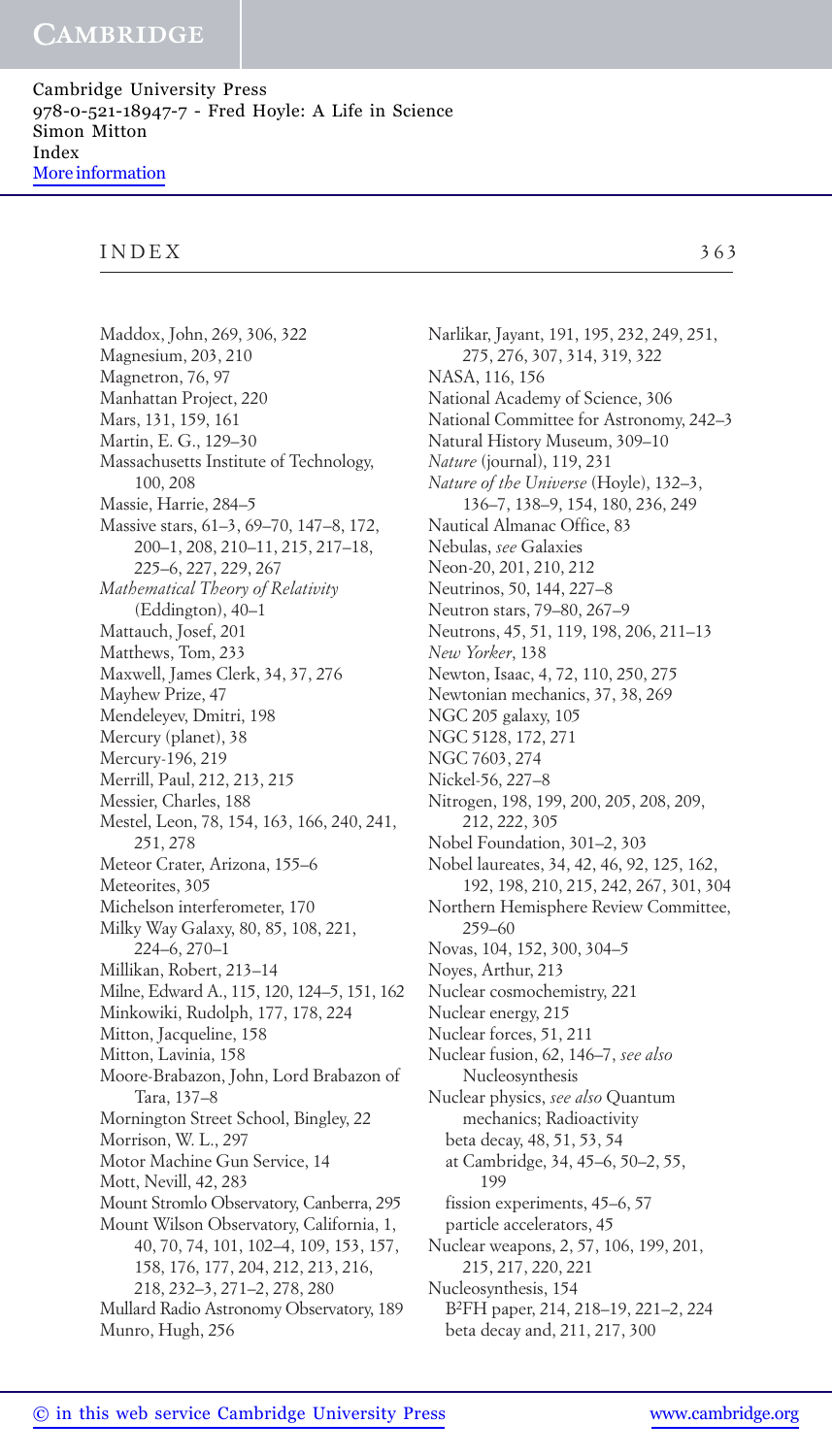Cambridge University Press 978-0-521-18947-7 - Fred Hoyle: A Life in Science Simon Mitton Index [More information](http://www.cambridge.org/9780521189477)

## 364 FRED HOYLE: A LIFE IN SCIENCE

Nucleosynthesis – *cont.* big bang and, 115–16, 199–200, 219, 221–2 capture cross section, 216–17 carbon-12 synthesis, 12, 164, 201, 205, 206–9 carbon-13 process, 212, 215, 305 chain reaction, 201–2 conference, 305–6 Eddington's speculations, 198, 200 equilibrium process, 210–11, 219, 225–6, 227–8 explosive, 265, 300 gamma rays, 228, 300 gaps at atomic masses 5 and 8, 199–200, 206 IoTA research agenda, 263–4 iron peak and, 200, 210–11, 225–6 by neutron capture, 211–12, 215–18, 219 Nobel Prize, 304 nuclear weapons tests and, 215, 217, 218, 220 proton capture (p-process), 219 Prout's hypothesis, 198 quasi-steady-state theory and, 315 r-process, 217–18, 219, 221, 226 resonances and, 206, 209 s-process, 211–13, 215–7, 218, 219, 220 in supernovas, 152, 217–8, 219, 224–6, 228 triple-alpha process, 205, 209, 210–11, 215, 219 x-process, 219 Nuffield Foundation, 245, 277 *Observatory*, *The*, 73, 194 O'Brien, Conor Cruise, 224 O'Connell, Daniel, 139 Oke, Bev, 297 Oort, Jan, 178 Ostriker, Jeremiah, 79, 268 Oxford University, 4, 43, 68, 72, 73, 115, 278, 312 Halley Lecturer, 182 Observatory, 1, 68, 73 Oxygen-16, 201, 206, 210, 212, 215

Palomar Observatory, 2, 122, 133, 157, 158, 177, 186, 189, 234, 267–8, 271–2, 278, 280 Pals Brigades, 14, 15 Panspermia theory, 308–9, 323 Parkes dish, Australia, 233 Particle accelerators, 45, 203–4, 208–9, 214, 216 Pawsey, Joseph, 184–5 Payne-Gaposchkin, Cecilia, 138, 152–3 Peierls, Rudolph, 4, 46–7, 48–9, 50–1, 53, 54, 55, 147, 199 Pembroke College, 29, 54 Penzias, Arno, 192 Perfect cosmological principle, 119–20, 140 Perlmutter, Saul, 196 Peterhouse, 251, 252 Phosphine gas, 24–5 Physical Society, 119 Planck particles, 315 Planets, origin of, 70, 152, 304–5 Pippard, Brian, 283, 284, 285 Pitt Rivers Museum, 182–3 Pius XII, 139 Plaskett, Harry, 68 Pluto, 78, 79, 156, 161 Polkinghorne, John, 241 Pontifical Academy of Sciences, 164, 219–20 Pooley, Guy, 194–5 Positrons, 61, 145 Potassium-40 dating, 221 Priestthorpe First School, Bingley, 22 Prime meridian, 1 Princeton University, 192 Hoyle at, 155 Observatory, 101 *Principles of Quantum Mechanics* (Dirac), 41 *Proceedings of the Cambridge Philosophical Society*, 66, 69 Protons, 51 Prout, William, 198 Pryce, Maurice, 52, 55–6, 68, 81, 87, 91, 92, 94, 106–7 Pulsars, 4, 79, 266–8, 301–3

Purcell, Edward, 67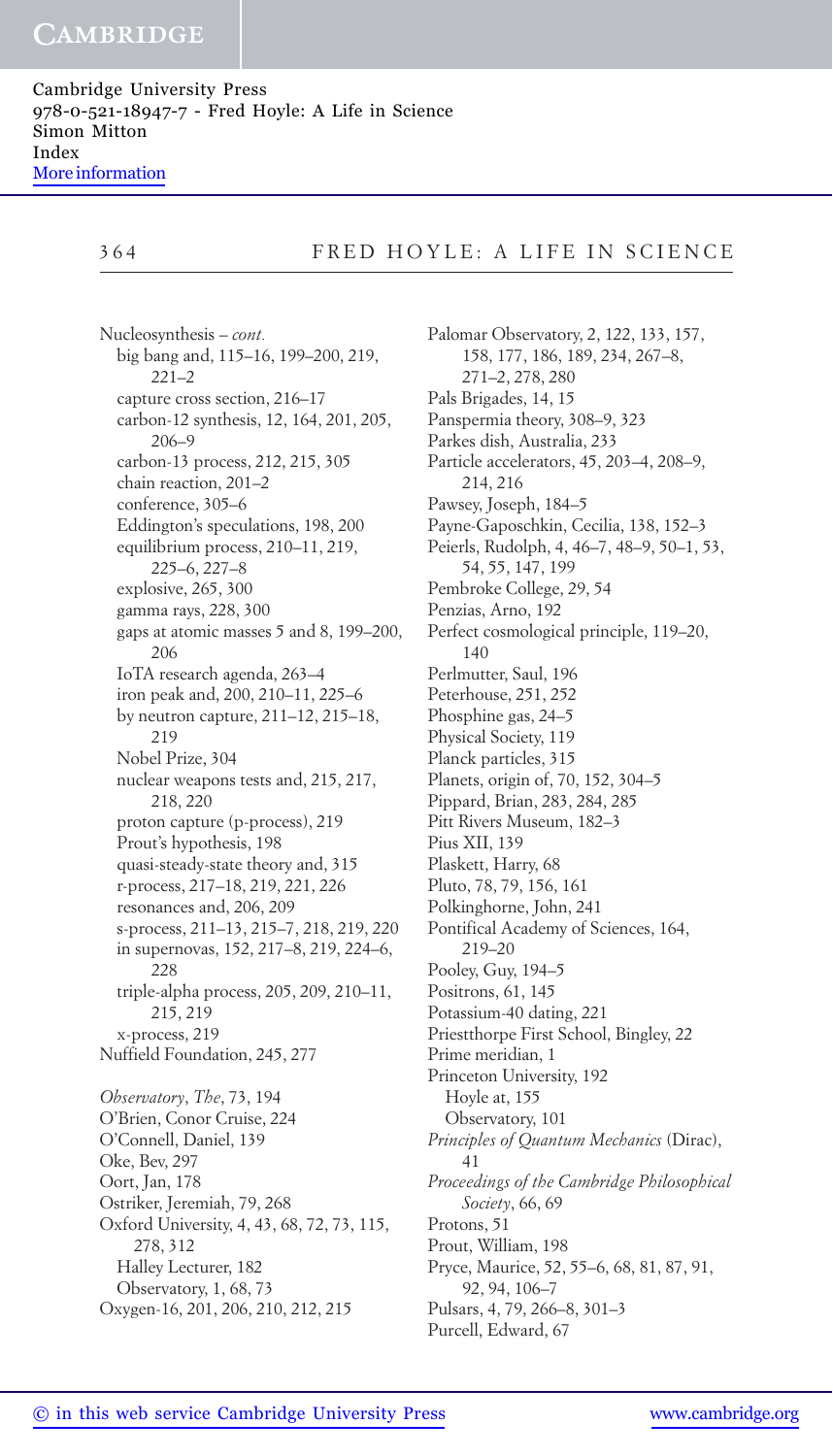## INDEX 365

Quantum mechanics, 3, 27, 37, 39–40, 101, 153 Quasars, 10, 187, 222, 231, 232–5, 266, 267–8, 270–4, 285, 314 Queen Mary College, 115 Radar Aberporth–Snowdon experiment, 98 for air navigation, 90–3 American research, 82, 99, 100 British research, 70, 74, 75–6, 81–3, 86–95, 97–99 countermeasures, 82–3, 90–1, 168–9 German technology, 82–3, 90, 93, 107, 168, 170 gunnery, 83 jamming, 93, 169 magnetron transmitter, 76, 97 range–altitude charts, 86–8 short-wavelength, 91, 92, 95, 97–8, 99 warning systems, 82–3, 168 wave clutter phenomenon, 95, 97–9 Würzburg antenna, 93, 168, 170, 176 Radio astronomy, 3, 136, 157 antenna arrays, 170 cosmic emissions, 172–3 funding for, 232, 235, 272–3 interferometers, 170, 173, 175, 176, 179, 181, 185–6, 232, 235, 242, 258, 281, 301 international conferences, 184–5, 188 positional measurement, 229–30, 233–4 solar activity, 169–71 telescopes, 183, 188–9, 259 Radio frequency emissions Australian surveys, 172, 176, 184–6, 187–8, 189, 272 background microwave, 192, 195 Cambridge surveys, 172, 179, 183, 184, 185–6, 187–9, 190, 193–4, 232, 272 and cosmological theories, 179–80, 181–3, 184–5, 188, 189–90, 191, 193–5, 273 extragalactic sources, 174, 175–9, 183–4 from galaxies, 178, 191, 193, 194, 229–31, 270–1 from hydrogen, 67 lunar oscillation positioning, 233–4 magnetic fields and, 230

optical confirmation, 188–9, 233–3 from quasars, 232–5 from stars, 172–9, 232–3 from sunspots, 169–70 Radio stars, *see also* Stars isotropic 175 Radioactivity, 48, 51, *see also* Nuclear physics; *specific particles* Randall, R. A., 130 Rare earths, 203 Ratcliffe, Jack, 168, 177 Red giants, 75, 105, 144, 148, 164, 207, 212, 215–16, 305 Redman, Roderick, 176, 251, 278, 280, 281–2, 283, 289 Redshifts, 85, 112, 118, 191, 229–30, 234, 280, 271, 273, 274, 278, 314 Rees, Martin, 235, 291, 306, 307, 322 Relativistic astrophysics, 235 Relativity, 27, 40 general, 3, 11, 26, 38–9, 40–1, 110–11, 115, 117, 119, 120–1, 124, 139, 140, 269, 275, 276 special, 37, 130 Resonances, 206–7, 209 Rice University, Texas, 208, 253, 263, 264, 300 RMS *Aquitania*, 99–100 Robertson, Howard, 112, 117 Rockefeller Foundation, 48, 213 Royal Air Force radar establishment, 68 Royal Astronomical Society (RAS), 3, 115, 119, 130, 167, 186 conflicts with Hoyle and Lyttleton, 65–6, 67–9, 70–5, 80, 101, 123–4, 126–7, 140–51 founder, 1 Gold Medal, 8, 301 Hoyle as fellow, 68, 72, 123, 126–7, 143–4, 301 Hoyle as president, 8, 286, 294 lecture theatre, 72 meetings, 72–3, 121, 150–1, 162, 176, 200, 190–1, 202 *Monthly Notices* (journal), 110, 115, 150, 202

peer review process, 65–6, 110, 127, 148, 149–50, 231, 271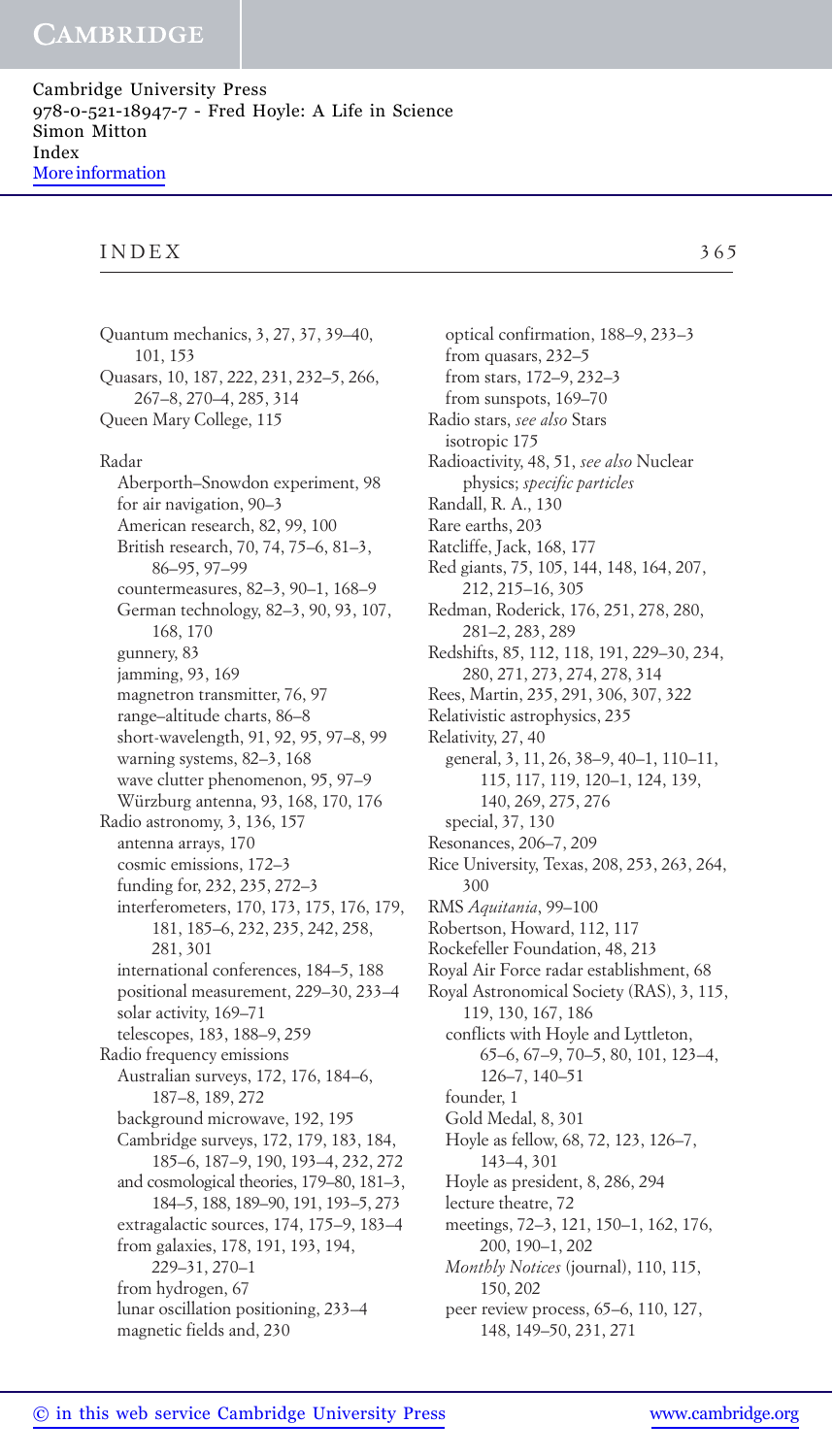Cambridge University Press 978-0-521-18947-7 - Fred Hoyle: A Life in Science Simon Mitton Index [More information](http://www.cambridge.org/9780521189477)

## 366 FRED HOYLE: A LIFE IN SCIENCE

Royal Edinburgh Observatory, 124 Royal Greenwich Observatory, 1, 2, 66, 68, 73, 80, 83, 130, 162, 193, 242, 260, 261, 278, 283, 284, 286, 288, 297 Royal Holloway College, 78, 115 Royal Society, 171, 306 Bakerian Prize, 187 fellows, 75, 173–4, 186, 187, 278 Hoyle as vice president, 8 and Institute of Theoretical Astronomy, 242–3, 244, 245, 290 Royal Medal, 301 Royal Swedish Academy of Sciences, 304 Russell, Bertrand, 57, 140 Russell, Henry Norris, 101, 102, 107, 153 Ruthenium, 212 Rutherford, Ernest, 46, 48, 49–50, 55, 198, 250, 266 Ryle, Martin background and personality, 167–9, 171–2, 175, 177, 203 at Cavendish Laboratory, 168, 169, 177 Gold's conflicts with, 173, 175, 176–7, 184, 185 honours and awards, 170, 182, 187, 301 Hoyle's clashes with, 4, 167, 169, 171–2, 173–4, 175, 180, 184, 189–91, 192–3, 194–5, 273, 283, 294, 301–4 management style, 263 Nobel Prize, 170, 301 professor of radio astronomy, 187 radar research, 168, 169 radio astronomy contributions, 169–71, 172, 173–4, 183–4, 187–9, 232, 272 radio star controversies, 172–7, 178–9, 182–6, 188, 189–90, 230 Royal Society fellowship, 173–4 theory papers, 171 Sadler, Donald H., 70, 72, 150, 151 St John's College, 28, 41, 45, 56, 58, 60, 61, 63, 65, 68, 114, 123, 126, 127, 130, 133, 135, 142, 201, 240, 289, 310, 322 Salpeter, Edwin, 206, 220, 304 Sandage, Allan, 232–3, 235, 268 Sargent, Wallace, 258, 260, 270, 279, 280,

Sayers, Dorothy L., 137 Scheuer, Peter, 188, 192 Schmidt, Maarten, 231, 233–4 Schmidt telescope, 157, 258, 279, 299 Schramm, Dave, 264 Schwarzschild, Martin, 155, 163, 165–6, 205, 207, 212, 274, 304 Sciama, Dennis, 238, 278 Science Research Council (SRC), 231–2, 245, 248, 257, 267, 272, 277, 279–80, 281, 282, 285, 286, 288, 290, 291, 293, 295 Shakeshaft, John, 183, 266 Shapley, Harlow, 106, 107 Shaw, George Bernard, 74–5, 85 Shimmins, A. J., 233 Silicon, 203, 210, 305 Silicon carbide, 305 Simon, Ernest, Lord Wythenshawe, 136 Sirius, 147 Slipher, Vesto M., 159, 160 Smailes, Alan, 25, 27–30, 34 Smith, F. (Francis) Graham, 176, 177–8, 283 Sodium, 265, 300 Solar system, origin of, 10, 56, 70, 85, 131, 304–5 Solomon, Philip, 322 Somerville, Mary, 132, 134–5, 136–7 Sonar, 82 Soviet Revolution, 111 Soviet Union, nuclear weapons, 220–1 Space, curvature of, 111 Spassky–Fischer world chess championship, 10 Spencer Jones, Harold, 130, 131, 151, 157 Spiral galaxies, 105, 108 Stalin, Joseph, 47, 49 Stanford University, 158 Stars, *see also* Nucleosynthesis; Sun accretion model, 62–80, 84, 85, 97, 101, 107, 142, 147, 150 age of, 62, 71–2, 149, 160, 221 Ap, 202–3 atmospheres of, 149, 152–3, 203, 213 barium, 216 binary systems, 62–3, 67, 79, 152, 226, 270, 273

<sup>282, 297, 307, 322</sup>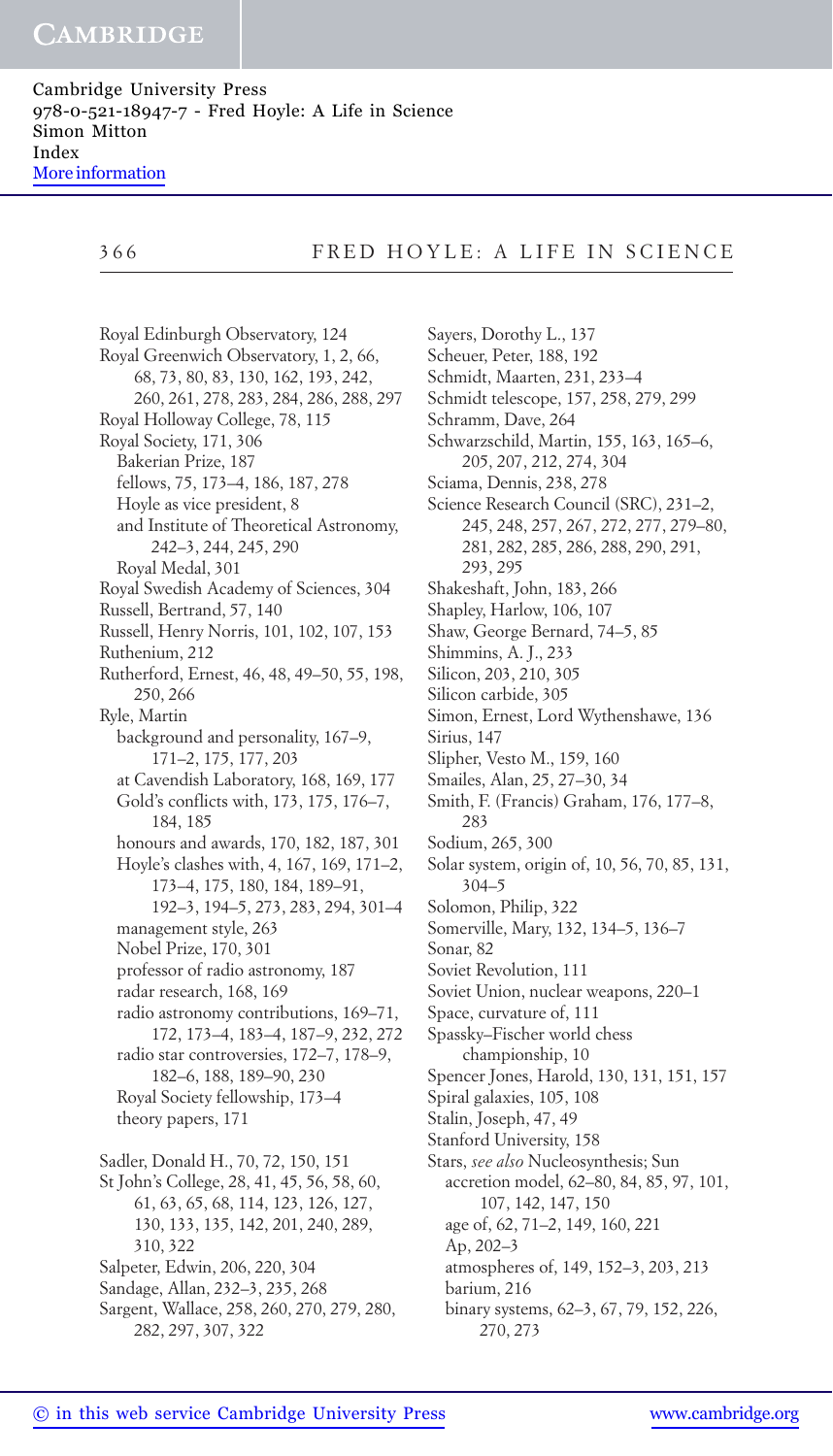# INDEX 367

chemical composition, 101, 123, 144–5, 147–8, 152–4, 160, 164, 199, 202–3, 212, 215–16 CNO cycle, 147, 200, 205, 208, 212 collapsed/collapsing, 77, 105, 174, 225–6, 231, 235, 267 colour–magnitude relationship, 160, 164, 177 computer modelling, 165–6, 266 convection in, 147, 151, 157, 164 dynamics, 77, 101 energy generation, 61–2, 67–8, 144–5, 146, 147, 151, 153, 205–6, 211 evolution of, 152, 160, 163–4, 200–1, 205, 215–16, 221, 226–7, 304 giant, 78, 85, 163–4 Hertzsprung–Russell diagram, 101 internal structure, 75, 145–6, 147, 153, 200–1, 304 mass–luminosity relation, 66, 145, 146, 153, 231 massive, 62–3, 69, 147, 172, 200–1, 208, 210, 215, 217, 225–6, 227, 229, 267 neutron, 79–80, 267–9 novas, 104, 152, 300, 304–5 peculiar, 203, 210 populations, 104, 105, 157, 160, 163, 164 potassium-40 dating, 221 proton cycle, 145, 147, 200, 208 radiation, 147 radio, 172–9, 232–3 red giants, 75, 105, 144, 148, 164, 207, 212, 215, 305 S-type, 212, 213, 215 supermassive, 227, 230–1, 235, 265–6 supernovas, 104–5, 172, 200, 201, 210, 217–18, 219, 221, 224–6, 229, 230, 267, 268–9 surface temperature, 144, 146, 160 ultraviolet radiation, 69–70 variable, 75, 101, 151–2, 155 white dwarfs, 62–3, 67, 114, 162, 226, 267, 268 yellow giants, 105 x-ray, 80, 152, 270 *Stars and Atoms* (Eddington), 25–6, 40 Steady-state theory, 110, 222 action-at-a-distance in, 276

Bondi–Gold model, 117–19, 120, 121–2, 123, 124, 139, 181, 184 consonance with big bang theory, 196 continuous creation model (Hoyle), 117–19, 120–1, 124, 127–30, 131, 134–41, 157, 179–80, 181, 184, 194, 195, 196, 275, 295 field theory and, 118–19, 120 general theory of relativity and, 110–11, 119, 124 matter-with-motion model, 111 matter-without-motion model (Einstein), 110, 157 motion-without-matter model (de Sitter), 110, 157 observational test of, 124, 157 perfect cosmological principle, 119–21, 140 quasi-steady-state model, 314–6 satirical poem, 139–40 Stonehenge, 8, 300–1, 310–12 Stopes, Marie, 135 Stratton, F. J. M., 56 Strittmatter, Peter, 247, 251–2, 254, 258, 266, 278 Strömgren, Bengt, 153 Strong nuclear force, 211 Strontium, 216 Struve, Otto, 67, 105, 149, 159 Suess, Hans, 215 Sullivan, Walter, 321 Sun, *see also* Stars accretion of interstellar matter, 63–4, 76–8 age, 26 chemical composition, 101, 138, 146–7, 152–3, 203 corona, 77, 171 energy content, 230 energy source, 25–6, 46 radio emissions, 169–72 temperature, 171–2 Sunspots, 85, 125, 126, 169–71 Supermassive stars, 227, 230–1, 235, 265–6 Supernovas, 104–5, 172, 200, 201, 210, 217–18, 219, 221, 224–6, 229, 230, 267, 268–9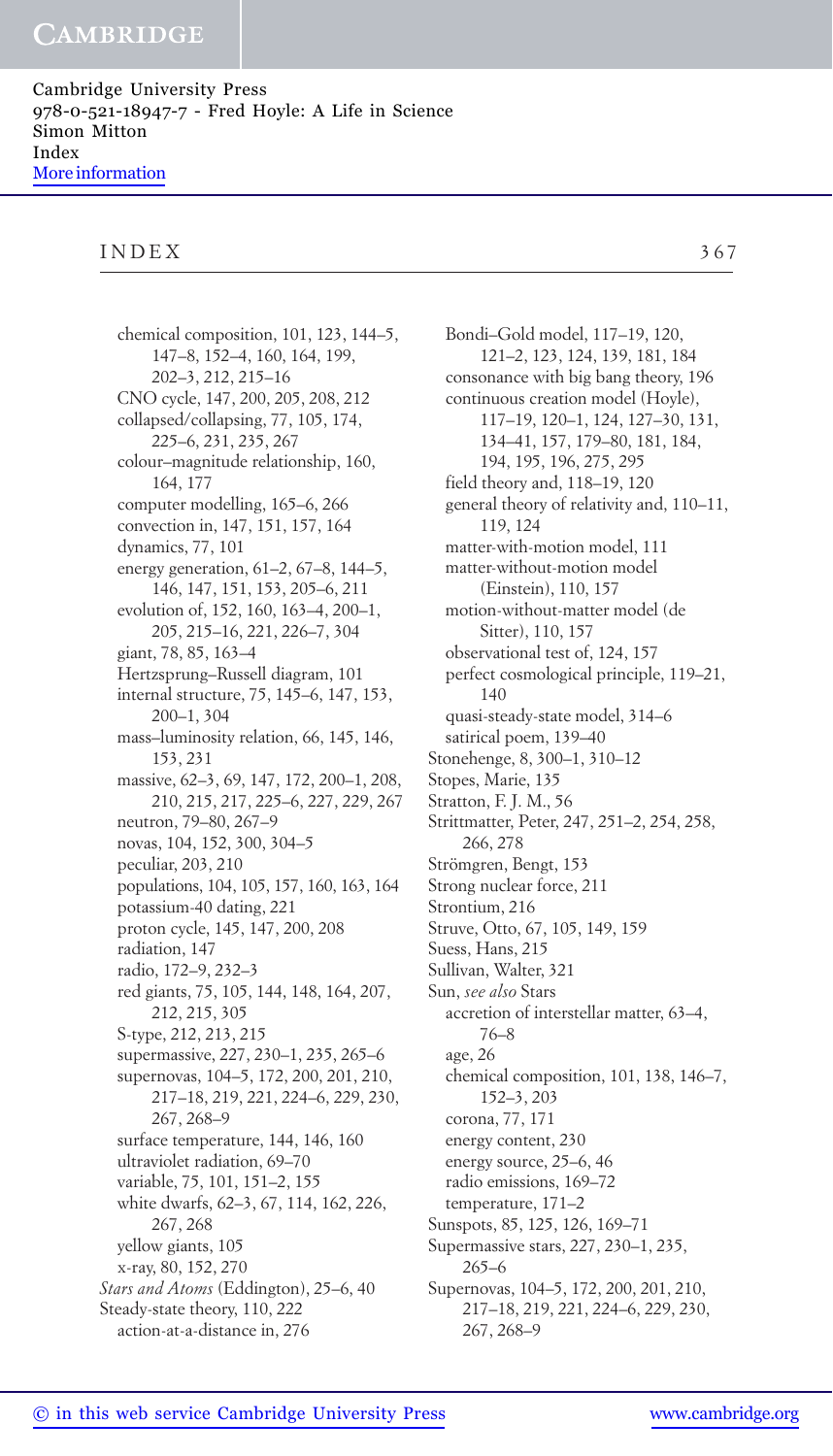# 368 FRED HOYLE: A LIFE IN SCIENCE

Superstring theory, 140 Synchrotron radiation, 230 Tayler, Roger, 165, 166, 221, 238 Technetium, 212, 213, 215 Teller, Edward, 199 Thackeray, Andrew D., 72, 73–4, 126, 148, 151 Thatcher, Margaret, 290, 295, 296 Thermodynamics, 34 of interstellar gas, 69, 71, 77 Thomson, Joseph J., 34, 45, 198 Thomson, William (Lord Kelvin), 34, 37 Thorium, 217 Time travel, 276 Tin-112, 219 Todd, Alexander, 242, 245 Tombaugh, Clyde, 161 Trinity College, 34, 45, 55, 57, 76, 92, 94, 113, 114, 198, 246 Tritton, Keith, 194–5 Tungsten, 216 Tyson Medal, 43 Ultraviolet telescopes, 79 Uncertainty principle, 39–40 United Kingdom air raids on, 81–2, 84, 88, 90–1 Buy British policy, 228, 229 funding for scientific research, 8, 232, 242, 245, 248 gold standard, 20 Great Exhibition, Crystal Palace, 58 inter-service intelligence organization, 91 Medical Research Council, 273 National Health Service, 14 Naval Radar Trust, 88 naval research establishment, 82–3 post WWI conditions, 1, 10–20, 25, 26, 28, 168 post WWII conditions, 2, 107, 122, 123, 180–1 prestige in astronomy, 1–2, 3, 242, 257–8, 290–1, 299 and refugee scientists from Nazi Germany, 48, 94 textile industry, 13–14, 17, 18–19, 20, 26 War Cabinet, 90

United States astronomy in, 1–2, 10–11 cosmology in, 116 Naval Research Laboratory, 99, 101 Universe, *see also* Big bang theory; Cosmology; Steady-state theory age of, 97, 104, 109, 111, 112–13, 155, 178, 315 constant density of, 196 expansion of, 40, 101, 104, 108–9, 110–11, 112–13, 117–18, 119, 120–1, 128, 129, 159, 178, 191, 196, 229–30, 270–1, 272 homogeneous and isotropic, 109, 110, 119–20 inflationary, 196 Robertson–Walker geometry, 112 temperature of, 116 University of California at La Jolla, Institute of Geophysics and Planetary Sciences, 245 University College London, 173 University of Birmingham, 53, 136 University of Chicago, 161 University of Leeds, 78 University of London Observatory, 202 University of Manchester, 49, 78, 135, 182, 228, 289, 291 University of Sydney, 233, 297 Unsöld, Albrecht, 153 Uranium, 217, 220 Uranus, 1 Urey, Harold, 215 V Puppis, 62 van de Hulst, Hendrik, 67, 175 Variable stars, 75, 101, 151–2, 155 Vatican Observatory, 139 Vaugon, Peter, 287 Velikovski, Immanuel, 138 Victorian age, 1 Vikers portable machine gun, 16 Viruses, cosmic origin of, 309 Vonberg, Derek, 170

Wagoner, Bob, 222 Walker, Arthur, 112